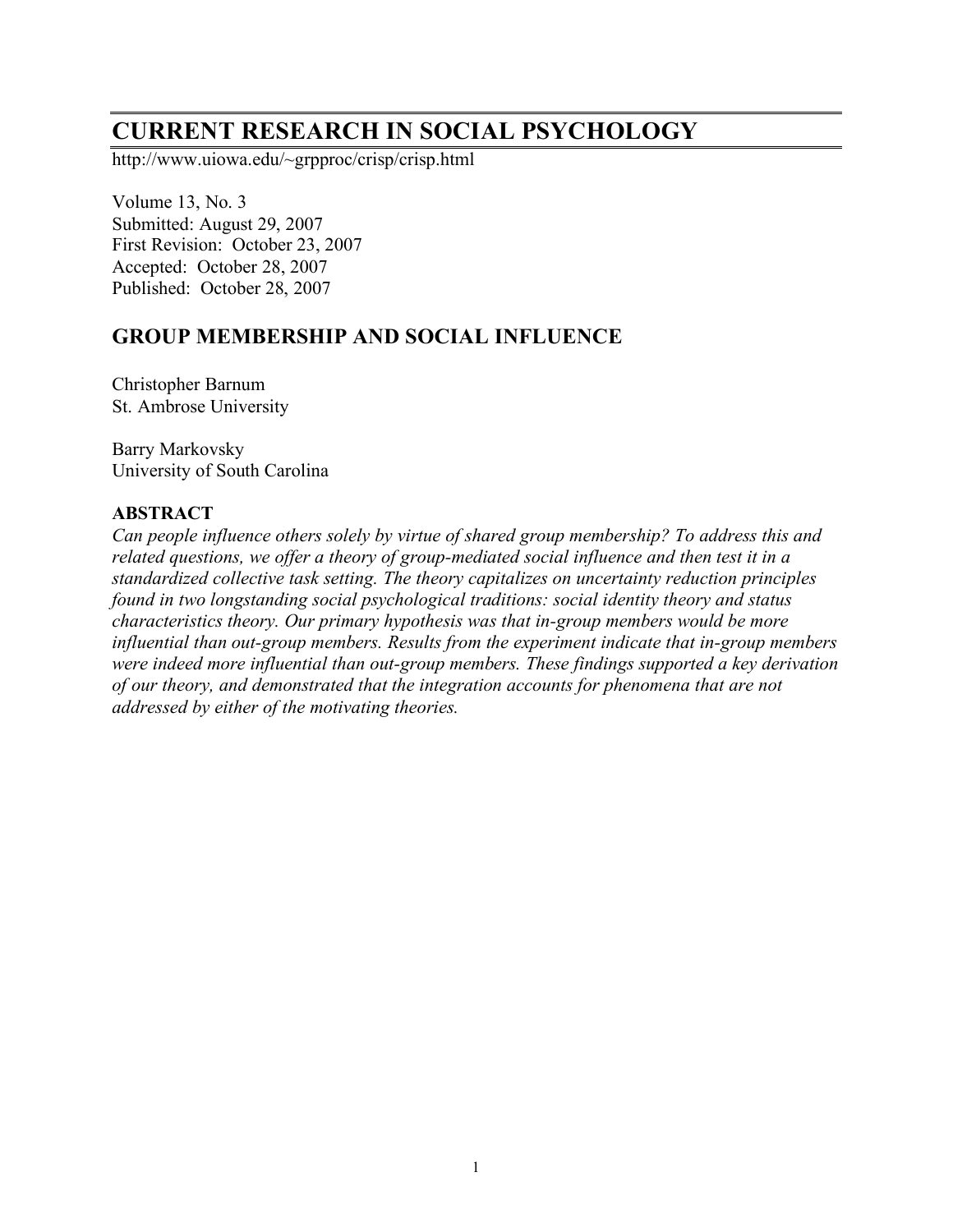### **INTRODUCTION**

Social influence in its many forms has been a central focus of research for decades. Building from traditions in social psychology, sociologists have developed rigorous, empirically validated theories to explain how larger group structures affect events at the levels of individuals, small groups and networks.[1] In this vein, we build upon existing theories to help understand how group membership determines the emergence of social influence hierarchies. We offer a theory of group-mediated social influence and test key implications in an experimental setting.

Theories in structural social psychology generally explain how group or network structures affect individual outcomes—self-identities, exchange profits, locations within status hierarchies—as social interaction plays out in an interpersonal arena (Lawler, Ridgeway and Markovsky 1993). Sometimes individuals are unaware of the source of influence, as when the effects of distal changes in a network propagate through its connections and alter opportunity structures. Other times individuals may recognize and respond to relatively "macro" factors, such as strengthening ties in one's primary group under the perceived threat posed by a real but faceless group of outsiders. In either case, theoretically accounting for the impact of non-local factors provides a more accurate and complete understanding of the experiences, behaviors and consequences transpiring among a focal set of social actors.

The new theory integrates elements and ideas from two long-standing traditions in social psychology: self categorization theory and status characteristics theory. The integration permits us to examine the effects of status and group membership in collective task settings. Typically these settings are small face-to-face groups in which people interact in order to solve a problem. Examples range from formal work groups such as business or academic committees to informal assemblages such as a group of strangers working to free a stuck car from a snow bank. These settings share a common feature: Participants have a strong desire to reach a correct solution. Frequently however, there are complexities and ambiguities in the course of reaching this solution. Social psychologists have long argued that people is such settings look to one another for guidance. In the absence of more explicit knowledge, people readily make inferences about one another's task-relevant abilities on the basis of observable characteristics. For example, the group of strangers working to free the stuck car may use physical size as a cue to solve the problem and so decide to place the smallest member behind the wheel of the car to steer it, and the largest members at the rear of the car to push it.

Prior research demonstrates that group memberships and status characteristics both provide important informational cues in collective task settings. Our interest is in whether these factors interact in predictable ways, and whether existing theories can be integrated in order to better understand how group membership and status processes operate jointly.

Although self categorization theory and status characteristics theory share some common areas of investigation, to date there has been little overlap between the two. A synthesis would be useful because task group members are often differentiated by both group memberships and status characteristics. Moreover, because they attend to different factors, self categorization theory and status characteristics theory may generate conflicting predictions for such contexts. Kalkhoff and Barnum (2000) and Oldmeadow et al. (2003) studied the joint impact of status and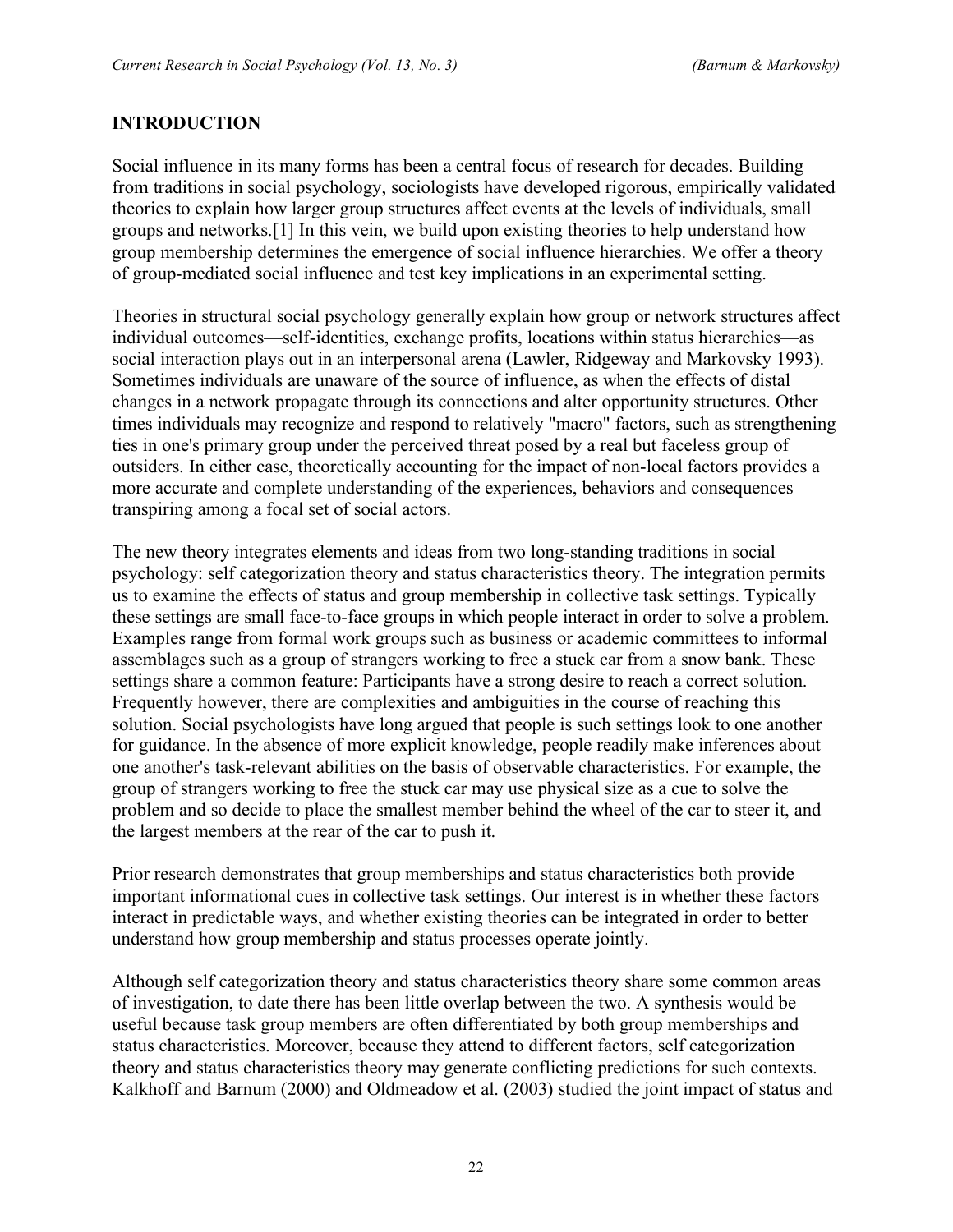group membership and found that status and group membership did indeed operate jointly. That research was an important first step towards integration, but did not offer a theoretical mechanism explaining *how* group membership and status function together. We build on that earlier work by developing an integrated theory of the joint effects of group membership and status on influence. Our theoretical integration and the new empirical tests are reported below.

## **SELF CATEGORIZATION THEORY**

Self categorization theory is concerned with psychological group formation (Turner 1985). It was introduced in the late 1970's, an off-shoot of the social identity theory tradition. Self categorization theory emphasizes the cognitive underpinnings of categorization processes (Turner 1985; Turner, Hogg, Oakes, Reicher and Wetherell 1987). Specifically, the theory articulates how the cognitive process of categorization generates certain *intra*-*group* behaviors, and how categorization affects an evaluator's perceptions of self and others. The central idea of the theory is that individuals in salient group contexts act more in terms of their *shared* group identity than in terms of separate personal identities (Turner 1991:155). The theory argues that the process of group categorization generates *depersonalization*—the perceived interchangeability of members in terms of prototypical features of the group (Turner 1985). When categorization occurs, group members come to see themselves as interchangeable in terms of the prototypical features of the group, and they come to perceive out-group members as interchangeable rather than as unique individuals.

Self-categorization theory asserts that depersonalization operates in conjunction with an *uncertainty reduction* motive (Hogg and Mullin 1999). The latter idea stems from classic social comparison theory (Festinger 1954; Moscovici 1976, 1981; Moscovici and Mungy 1983; Suls and Miller 1977; Suls and Wills 1991). However, in contrast to traditional views on uncertainty reduction, self categorization theory argues that shared group or category membership is a precondition for uncertainty reduction and influence.[2] In essence, the theory asserts that people establish confidence in their beliefs and opinions by comparing them to the beliefs and opinions held by similar others—psychological in-group members. Consensus with in-group members generates confidence and the potentially false belief that perceptions are unbiased and veridical. In contrast, disagreement with in-group members generates uncertainty (David and Turner 1996; 2001). When group membership is salient, depersonalization causes in-group members to appear more similar to oneself. Disagreement with in-group members then opens the door to influence because it generates uncertainty and the possibility that perceptions may be inaccurate.

### **STATUS CHARACTERISTICS THEORY**

A *status characteristic* is any property of a person that has two or more levels or states that are differentially valued, each having associated with it one or more similarly evaluated expectations for behavior. In contemporary society, *diffuse status characteristics* such as race, gender and education have many associated expectations. In contrast, *specific status characteristics* may only be pertinent within the local setting, e.g., "mathematical ability" as the specific characteristic associated with a mathematical problem-solving task. Status characteristics theory investigates how such characteristics organize interaction and social influence in collective task settings by evoking expectations about relative task abilities: higher status members of the group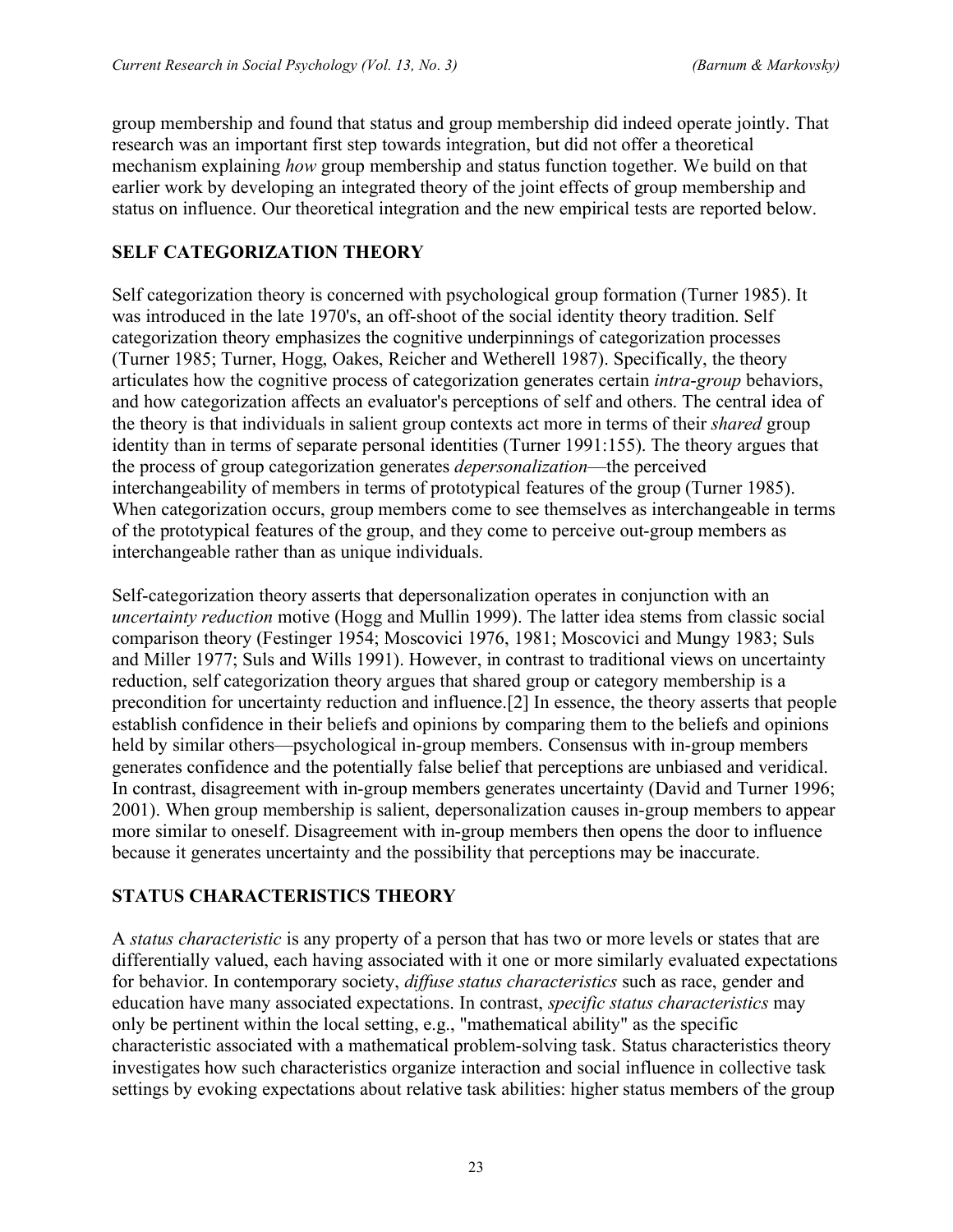are expected to be more competent. When played-out in series of pair-wise interactions, these performance expectations lead to the emergence of differentiated power, prestige and influence structures among group members.[3] Relative to lower status members, higher status members are thereby advantaged with respect to the group's *observable power and prestige order* (OPPO). That is, relative to lower status actors, those with higher status *(i)* are given more opportunities to make suggestions, *(ii)* actually offer more suggestions, *(iii)* have more positively evaluated suggestions, and *(iv)* have more influence over other members' opinions.

The scope conditions of the theory assert that it applies in settings where interactants believe *(i)* it is necessary and legitimate to consider each other's suggestions in attempting to solve a group task, and *(ii)* the task has both correct and incorrect solutions. The theory's five assumptions argue the following: (1) *Salience:* If a status characteristic differentiates members of a task setting or if the members perceive it as relevant to the task, then it will be salient. (2) *Burden of proof:* If a status characteristic is salient and has not been disassociated from the task, then the actor forms expectations that are consistent with states of the characteristic. (3) *Sequencing:* Given that actors have formed expectations consistent with states of the characteristic, if actors enter or exit an ongoing task engagement, then performance expectations generated by status information in one encounter are preserved. (4) *Combining:* If an actor forms expectations for task outcomes, then she uses these expectations to infer the task competence of self and others. The effects of multiple similarly evaluated status characteristics combine to form aggregated expectation sets. In such a set, each additional piece of information has a decreasing proportional effect. All else being equal, the effects of specific status characteristics are greater than those of diffuse characteristics. (5) *Basic expectation assumption***:** If a person uses expectations to infer task competence, then the greater a person's perceived competence, the higher the person's position in the group's OPPO.

# **BRIDGING THE THEORIES**

Self categorization theory and status characteristics theory both investigate social influence. According to self categorization theory, when disagreements arise, interactants use available information on group membership to make quality inferences that favor in-group members. In status characteristics theory, interactants resolve disagreements via ability inferences and exert influence consonant with the states of status characteristics they possess.

The "evaluation-expectations" branch of status characteristics theory specifies mechanisms that generate influence effects, and it is there that we find a concept that may offer a useful point of connection between the two traditions: *behavioral interaction pattern* (Balkwell 1991; Fisek, Berger and Norman 1991; Skvoretz and Fararo 1996). The theory explains how interaction cycles in newly formed, open interaction task groups produce advantages and disadvantages among members (Fisek et al.1991:116). Task-oriented behavior is classified into four categories: chances to contribute a suggestion, actual suggestions, and positive or negative reactions. As interaction transpires in a task group, these serve as components for "behavior cycles" of opportunities, actions and evaluations (Fisek et al.1991:116). A behavioral interchange pattern (BIP) is a set of interaction cycles with consistent orderings among actors insofar as who gives and receives positive and negative evaluations.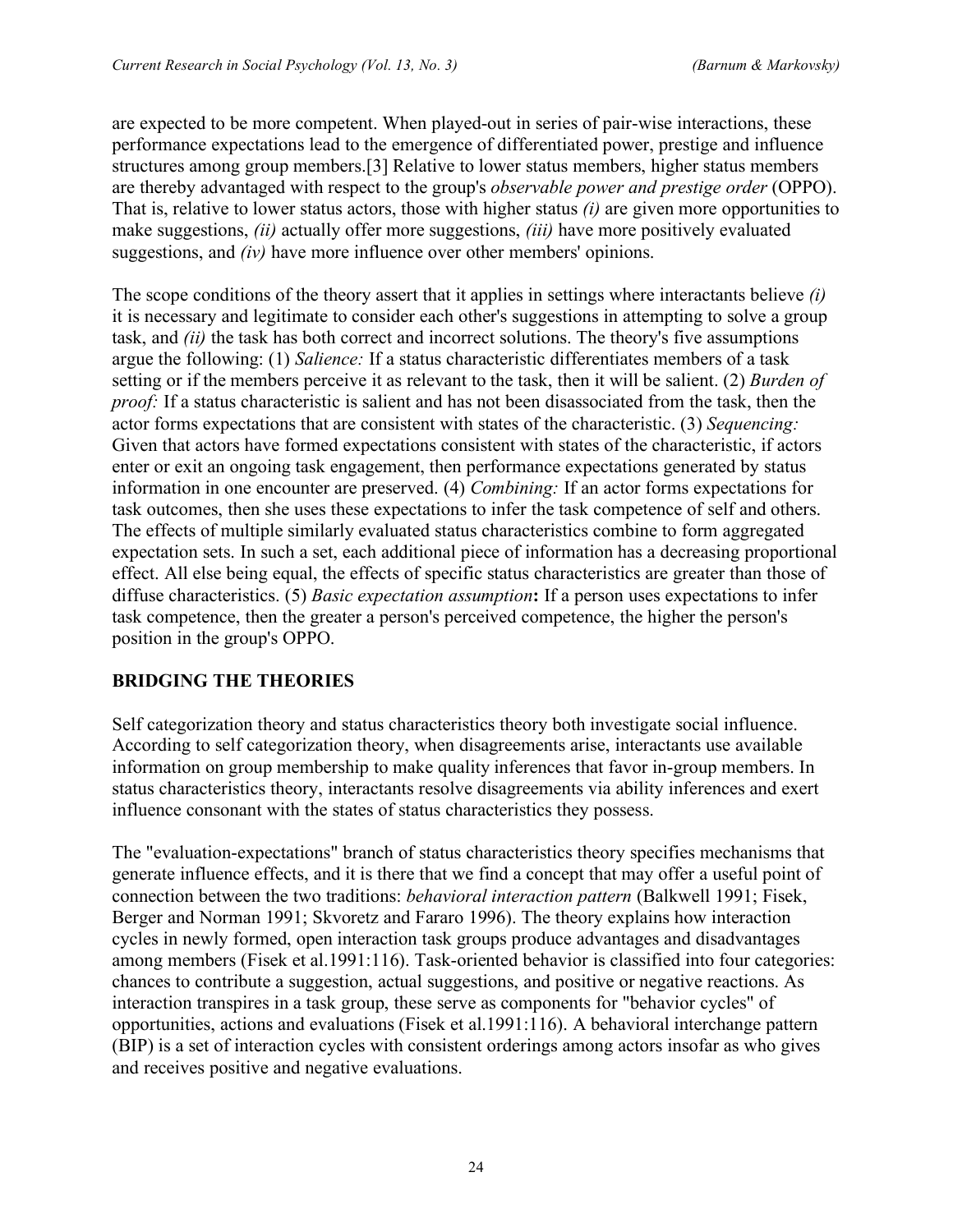Fisek et al. (1991:118) argue that an established BIP classifies behaviors into high and low status types—a *status typification* process. Status typification states are commonly understood via relatively concrete dimensions such as "leader-follower," "initiator-reactor," "aggressive-shy." They become relevant to high or low task ability states, and thus to success or failure at the group task. In short, BIPs connect behavioral cues to task outcomes. Along the way they order status and influence patterns in the group. Our problem now is how to forge an analogous connection between group membership and influence, because membership is not a behavioral cue in the status characteristics theory.

There is much research to validate self categorization theory's claim that in-group disagreements facilitate influence. [4] The theory argues that others are perceived as competent insofar as they are deemed to be prototypical of the in-group. Moreover, when this is not the case—when people *do not* perceive themselves as similar to the in-group—they may change their self categorization to that of the out-group. Over time, the cumulative effect of this process locks-in the general expectation that in-group members' suggestions are superior to those of out-group members. This would appear to be an inter-group analog of status characteristics theory's behavioral interchange pattern. Pressing the analogy further, we might expect that, in conjunction with the emergence of in-group favoritism, this inter-group BIP will produce an *inter-group* status typification state analogous to the concept's interpersonal manifestations.

"Group membership" does not satisfy the definition for status characteristics, nor is it necessarily relevant to performance expectations. We believe group membership serves as a guidepost that provides people with an uncertainty-reducing heuristic. The demands of the task setting induce beliefs about in-group members only because, when faced with uncertainty, people adopt a strategy that has worked for them in the past: They accept suggestions from in-group members whom they perceive as referents.

### **Formal Connections**

This section completes the theoretical bridge by integrating Hogg and Mullin's (1999) uncertainty reduction argument into the assumptions of status characteristics theory.[5]

*Scope Conditions.* The theory applies in *task settings* that satisfy the following conditions: The focal actor (1) perceives each of a number of other actors either as an in-group member or an out-group member, (2) believes that he or she is working with at least one partner on a evaluated collective task, and (3) uses either group memberships or status characteristics as a cue for behavior.

*Assumptions.* The theory is embodied in five assumptions that form an argument explaining how group membership affects influence patterns in collective task settings. As specified in the scope conditions, the assumptions apply to a focal actor in the task setting:

**Assumption 1.** If group membership differentiates members of a task setting, then it is *salient*.

A salient group membership is available for use as a behavioral cue. This assumption is based on research by Hogg and his colleagues (Hogg and Mullin 1999; Mullin and Hogg 1998, 1999;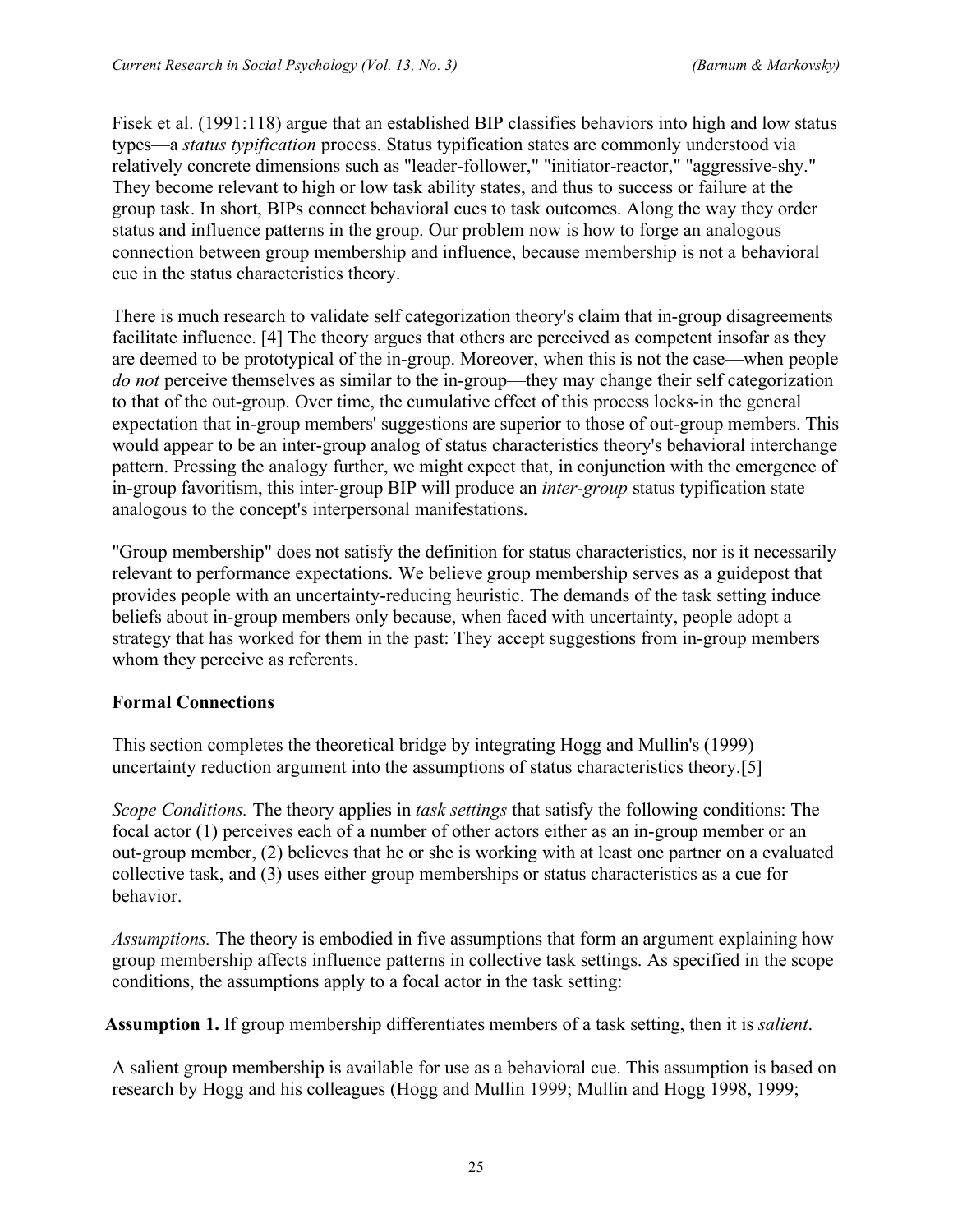Grieve and Hogg 1999; Hogg and Grieve 1999). In a minimal group setting, Hogg and associates found that group membership becomes salient when subjects face uncertain tasks. Hogg and Mullin (1999) reasoned that this stems from interactants using group membership as a cue to reduce uncertainty.

**Assumption 2.** If group membership is salient and not explicitly dissociated from the task, then a behavioral interchange pattern becomes salient.

Traditional arguments in social identity theory claim that in-group members tend to favor other in-group members and disfavor out-group members. We propose that in the task context this favoritism will translate into a pattern of performance evaluations, leading to the emergence of a BIP. When these opportunity-action-evaluation patterns stabilize into BIPs, they organize subsequent interactions including who influences whom in the setting. Webster and Hysom (1998) argue that BIPs can affect behavior even in restricted settings, such as the standardized experimental setting used in most tests of status characteristics theory. Moreover, they note that BIPs can be triggered by many factors including valued personal characteristics such as friendliness or trustworthiness. Social identity theory offers clear evidence that membership in the in-group versus the out-group affects inferences about such qualities, and thus Assumption 2 is a fairly well-grounded conjecture.

**Assumption 3.** If a behavioral interchange pattern becomes salient, then actors form positive group status typification states for in-group members and negative group status typification states for out-group members.

If the ordering of evaluations in BIPs favors the in-group, then group status typification states also should form in a manner consistent with group membership. This is based on Fisek et al.'s (1991:124) "burden of proof through status-typification states" assumption.

The next assumption borrows the concept of *abstract task ability* from status characteristics theory*.* This refers to whether or not a person is presumed to be generally capable in task settings.

**Assumption 4.** If the actor forms positive group status typification states for in-group members and negative group status typification states for out-group members, then the actor forms positive abstract task ability expectations for in-group members and negative abstract task ability expectations for out-group members.

For our purposes this means that in-group members' task contributions are more apt to produce positive task out-comes than are out-group members' task suggestions.

The integration is completed using the following two assumptions, paraphrased from status characteristics theory:

**Assumption SCT 4** (Combining). If an actor has formed ability expectations, then s/he uses them to infer task competence for actors in the setting.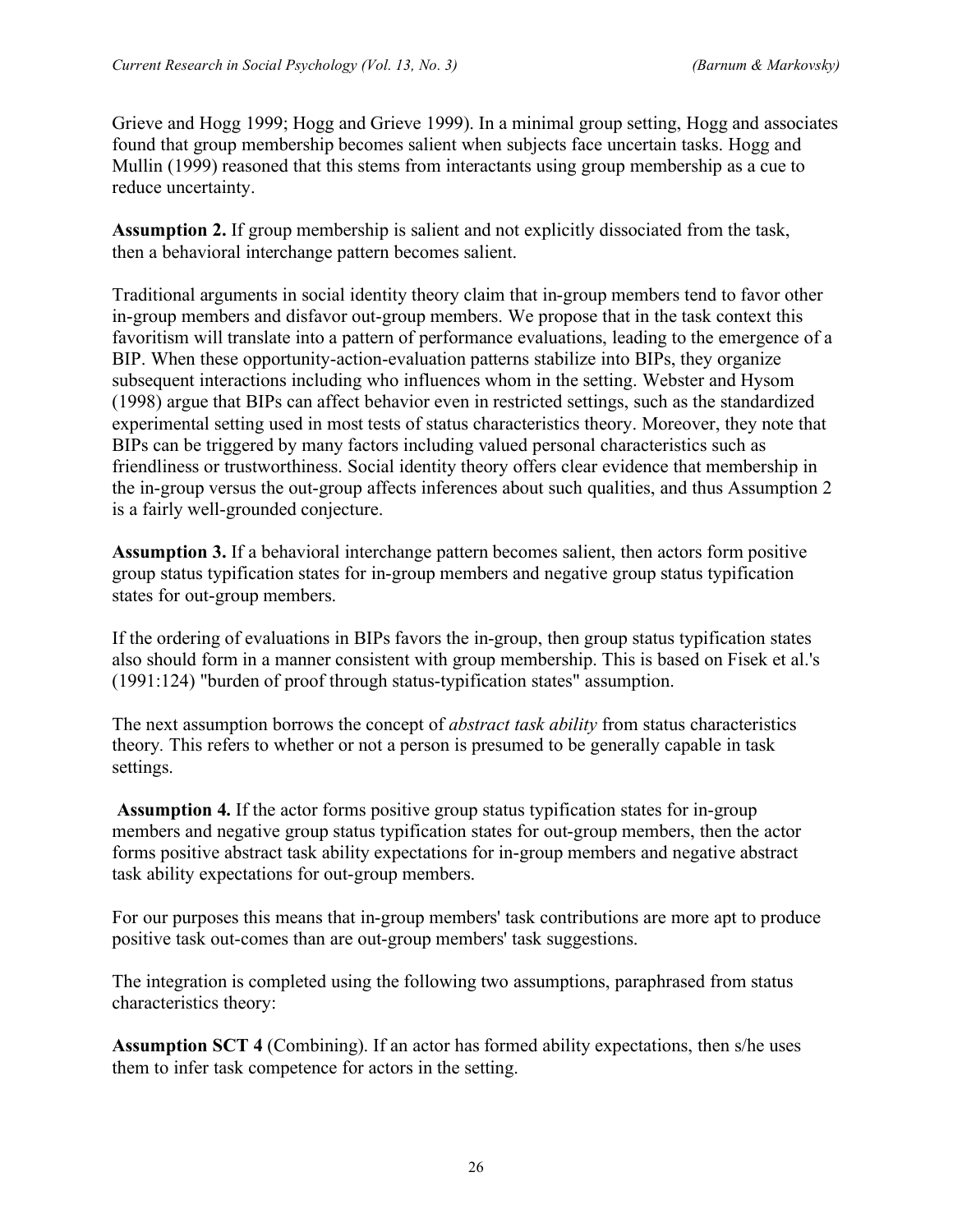**Assumption SCT 5** (Basic Expectation Assumption). The greater an actor's perceived competence, the higher his/her position in the group's OPPO.

The experiment described below tests the key derivation (from Assumptions 2-5) that salient group membership is sufficient to determine relative status and influence in task-oriented groups.

### **METHOD**

We employed a modified version of a standardized experimental setting used in most tests of status characteristics theory (Berger et al. 1977). This setting provides time-tested procedures for introducing status manipulations and measuring social influence.[6] Our modification consisted of a procedure for defining the subject's partner as either an in-group member or an out-group member. The key dependent variable was the rate at which each subject was influenced by his partner across a series of task trials. Although this setting limits the ability to operationally realize BIPs, as noted above, Webster and Hysom (1998) argue that BIPs can affect behavior even in restricted settings, such as the standardized experimental setting. Consequently, BIPs are not necessarily absent in this setting, but we would expect their role to be limited.

Each subject was met by a research assistant upon arrival at the laboratory. Only males participated in order to control for gender effects. After completing a consent form, the subject was escorted to a small room containing a desk, chair, information form, computer monitor and keyboard. The assistant seated the subject, explained the use of the computer, and answered any questions before leaving the room. The subject initiated the instructions by mouse-clicking an icon on the computer screen. A roll-call created the impression that several others were participating in the experiment. Subjects were addressed only by room number, and each was asked to check-in by clicking a box on the computer screen. The program simulated the presence of others and so subjects never actually interacted with one another.

The roll-call was followed by the group membership manipulation. Subjects were told that the experiment investigated the relationship between artistic preference and decision making. The program displayed a series of five screens, each containing one painting by Paul Klee and one by Wassily Kandinsky. The subject was asked to indicate his preference for one of the two paintings on each screen. Subjects were told that their responses would be analyzed to determine which artists' paintings they seemed to prefer. Each subject was then assigned to one of three conditions. For Conditions 1 and 2 each subject was informed that he was a member of the group that preferred the paintings of Klee, and that his randomly-assigned partner either was a member of the group preferring Klee (Condition 1, *In-group Partner*) or the group preferring Kandinsky (Condition 2, *Out-group Partner*).[7] This sentence was omitted for Condition 3 (*Baseline*). The computer then prompted subjects in Conditions 1 and 2 to complete a "group information worksheet" that had been placed on their desks. This form was designed to reinforce the salience of group membership or non-membership.

After the group manipulation, the computer informed subjects that they would be working via the computer with their partner on a series of 25 "contrast sensitivity" tasks. The program informed each subject that it was important to consider the partner's suggestions in considering final answers. The contrast sensitivity task is used commonly in status characteristics research. It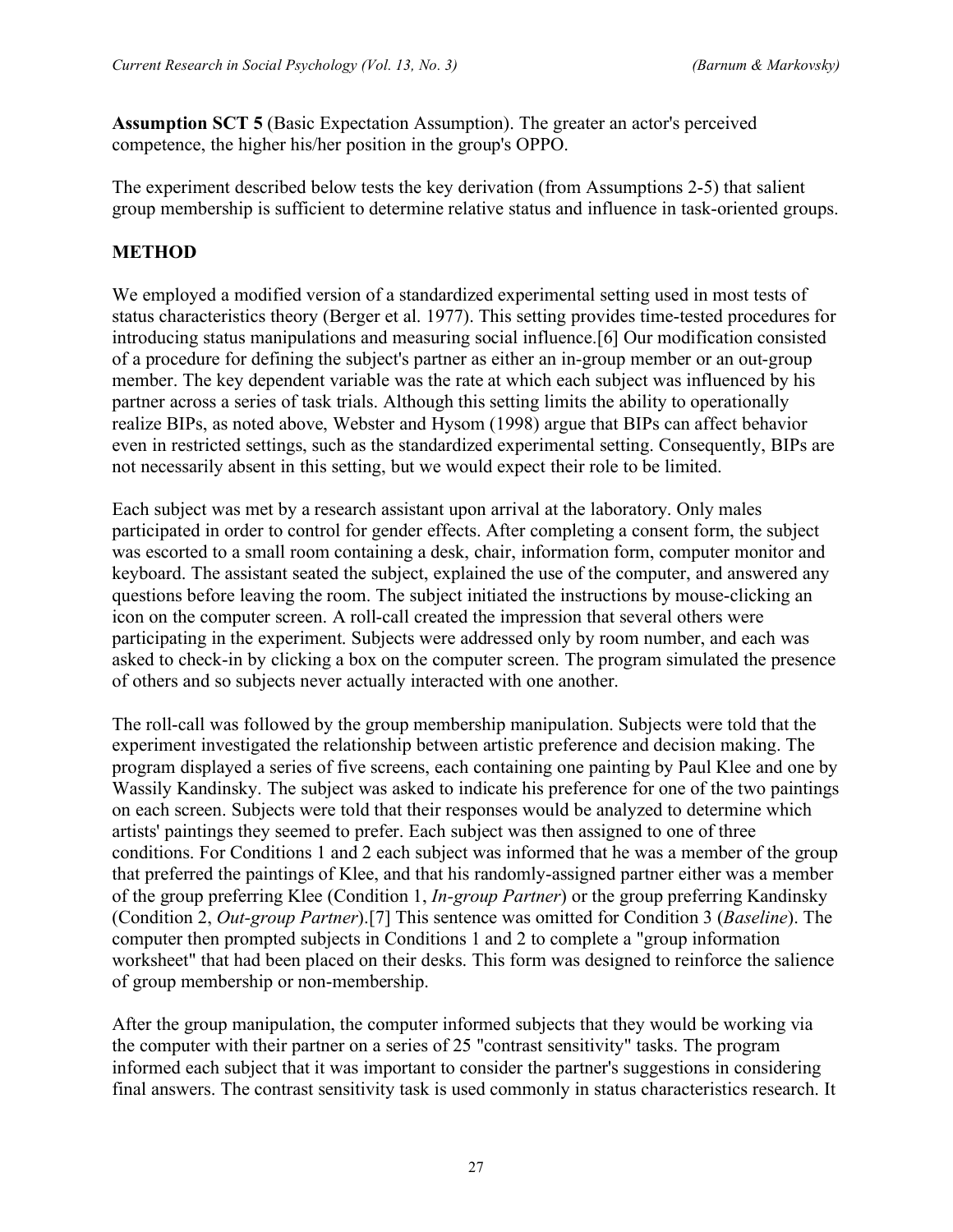requires subjects to judge which of two colors covers the greater area within a series of rectangles projected on the computer screen.[8] The task is ambiguous by design, ensuring equal competence for all subjects. For each trial the subject submits an initial response, receives information on the partner's initial response, and then renders a final response. The information received after the initial response is experimentally controlled so that the partner appears to disagree with the subject's initial response at a predetermined rate, typically 80% of the time. The dependent variable is the "probability of stay" or P(S) response: the proportion of trials in which, given disagreement with the partner's initial answer, the subject is not influenced by the partner and stays with his own initial response.

Following the completion of the group task, the computer administered a questionnaire. Each subject used a scale ranging 0-100 to indicate his views on (1) the importance of obtaining correct answers, (2) attending to the partner's initial choices, (3) the partner's contrast sensitivity ability, (4) his similarity to the partner, (5) his confidence in his final answers, (6) his performance, and (7) the accuracy of his partner's initial choices. Finally, the research assistant returned to the room, debriefed the subject, explained all conditions and deceptions, and paid him \$12.00 for participating in the experiment.

# **Hypotheses**

A key derivation of the theory is that if group membership is salient, then an in-group member will be more influential than an out-group member, i.e., the in-group member's position in the observable power and prestige order of the task group will be higher than an out-group member's position. Assumption 4 asserts that the focal actor forms positive abstract task ability expectations for in-group members and negative expectations for out-group members. This implies that focal actors would perceive the ability level of an out-group member as lower than that of a "neutral" actor—a *disidentification effect*. Thus, subjects in the *In-group Partner* condition should be influenced more than subjects in the *Baseline* condition, who in turn should be influenced more than subjects in the *Out-group Partner* conditions. Strictly speaking, the baseline condition violates the scope conditions of our theory. The theory does not make predictions in settings where neither group membership nor status is salient. We included the baseline to lend insight into the strength of the group membership effect and whether a disidentification effect exists. In terms of probability of stay responses by condition, we predict

### **Hypothesis 1:**  $P(S)_{In\text{-}group} > P(S)_{Baseline} > P(S)_{Out\text{-}group}$

A second derivation from the theory states that if group membership is salient in a task setting, then the perceived quality of information and ability of others should be highest for in-group partners and lowest for out-group partners. The questionnaire asked subjects: "How much contrast sensitivity ability do you think your partner has?," and "How much attention did you pay to your partner's initial choice?" If a subject believes his partner has more ability than another, then he is likely to think his partner is a better source of information than the other and is also likely to pay more attention to the partner's initial choices than if the partner is seen as a poor source of information. The derivation thus leads to the following hypothesis regarding the perceived quality of information received from the partner (*Q*):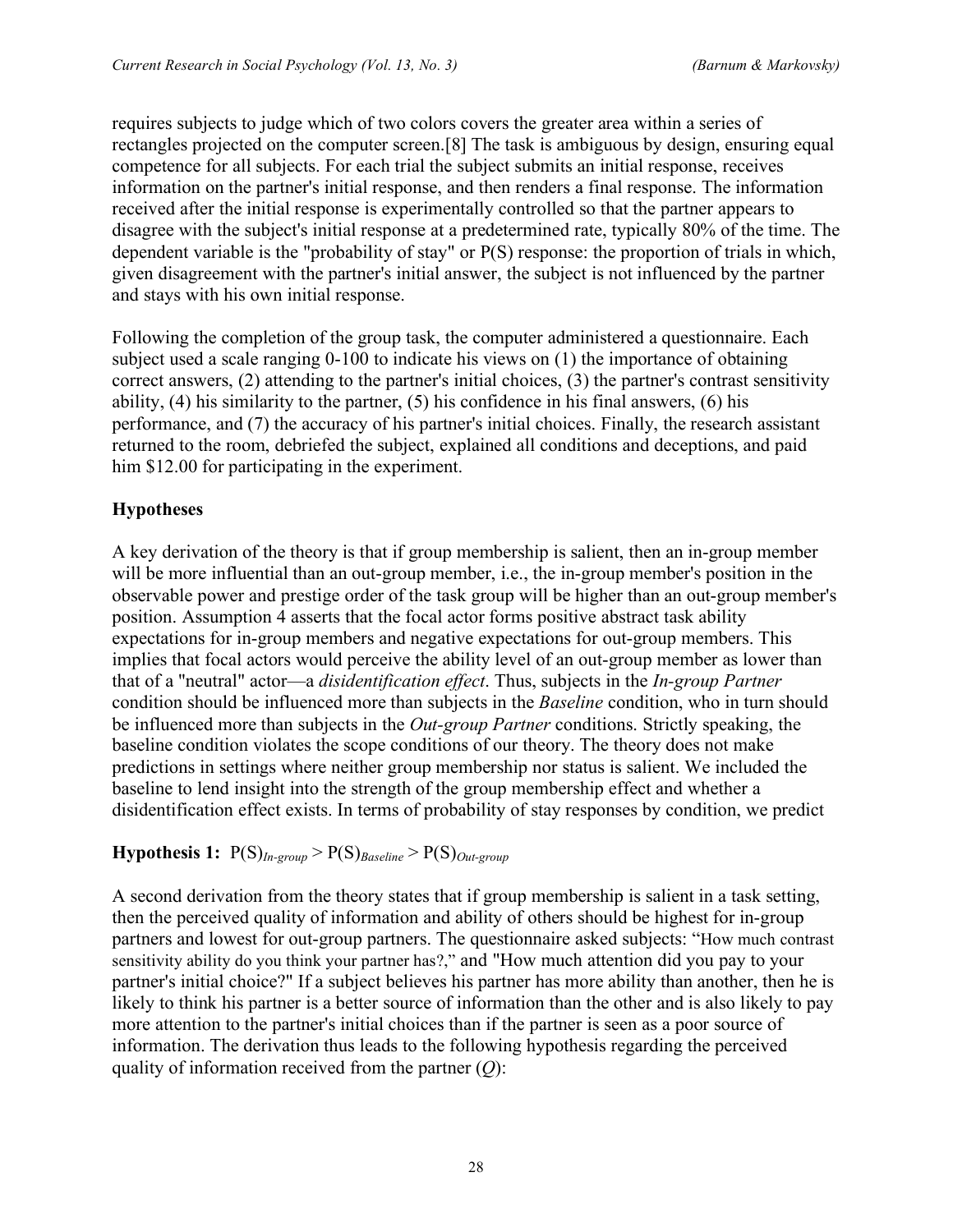### **Hypothesis 2:** Q*In-group* > Q*Baseline* > Q*Out-group*

#### **RESULTS**

#### **Subjects**

Subjects were drawn from a pool of university students who volunteered in undergraduate classes to participate in experiments for pay. A trained assistant contacted subjects individually to schedule them for experimental sessions. In all, 98 subjects participated in the experiment. Hypotheses do not apply to subjects who fail to satisfy scope conditions, and so in order to ensure collective orientation and task orientation we established a strict criterion value of 35 for responses to the questionnaire items, "How important to you was it that your group obtained correct answers?" and "How much attention did you pay to your partner's initial choice?" Twenty-three subjects did not meet the criterion for one or both questions. Five more subjects were excluded from the analyses due to an error with the random assignment protocol. The postexperiment debriefing led to the exclusion of four more subjects—three that were highly suspicious of experimental manipulations and one who misunderstood instructions. Finally, one subject was excluded due to an equipment malfunction. Thus, our analyses included 65 subjects. The excluded cases were quite evenly distributed across conditions and we have no reason to suspect that their exclusion introduced any biases. (See the Appendix for a statistical check.)

| Condition              | In-group | <b>Baseline</b> | Out-group |
|------------------------|----------|-----------------|-----------|
| (N)                    | 22)      | (22)            | (21)      |
| Perceived Similarity   | 35.36    | 28.95           | 27.67     |
|                        | (17.01)  | (17.36)         | (16.38)   |
| P(S)                   | .561     | .632            | .633      |
|                        | (.123)   | (.073)          | (.120)    |
| Attention to Partner's | 84.00    | 71.09           | 62.71     |
| Choice                 | (13.98)  | (16.51)         | (16.92)   |
| Partner's Ability      | 55.04    | 47.00           | 45.85     |
|                        | (18.86)  | (17.42)         | (17.04)   |

#### **Table 1. Means and Standard Deviations for Key Measures**

#### **Manipulation Checks**

A questionnaire item was designed to measure the efficacy of the group membership manipulation: "How similar to you as a person would you say that your partner is?" The first data row of Table 1 displays means and variances for this variable. The means are in the predicted order by condition. Subjects perceived in-group members as more similar to themselves than unknown others, and unknown others as more similar than out-group members. An initial ANOVA F-test indicates differences between conditions were not significant, F(2,62)  $= 1.288$ ,  $p = .283$ ,  $\varsigma_p^2 = .040$ . However, our theory allows only one of six possible orderings of conditions to support the hypothesis. To test for this predicted ordering, the *p* value is divided by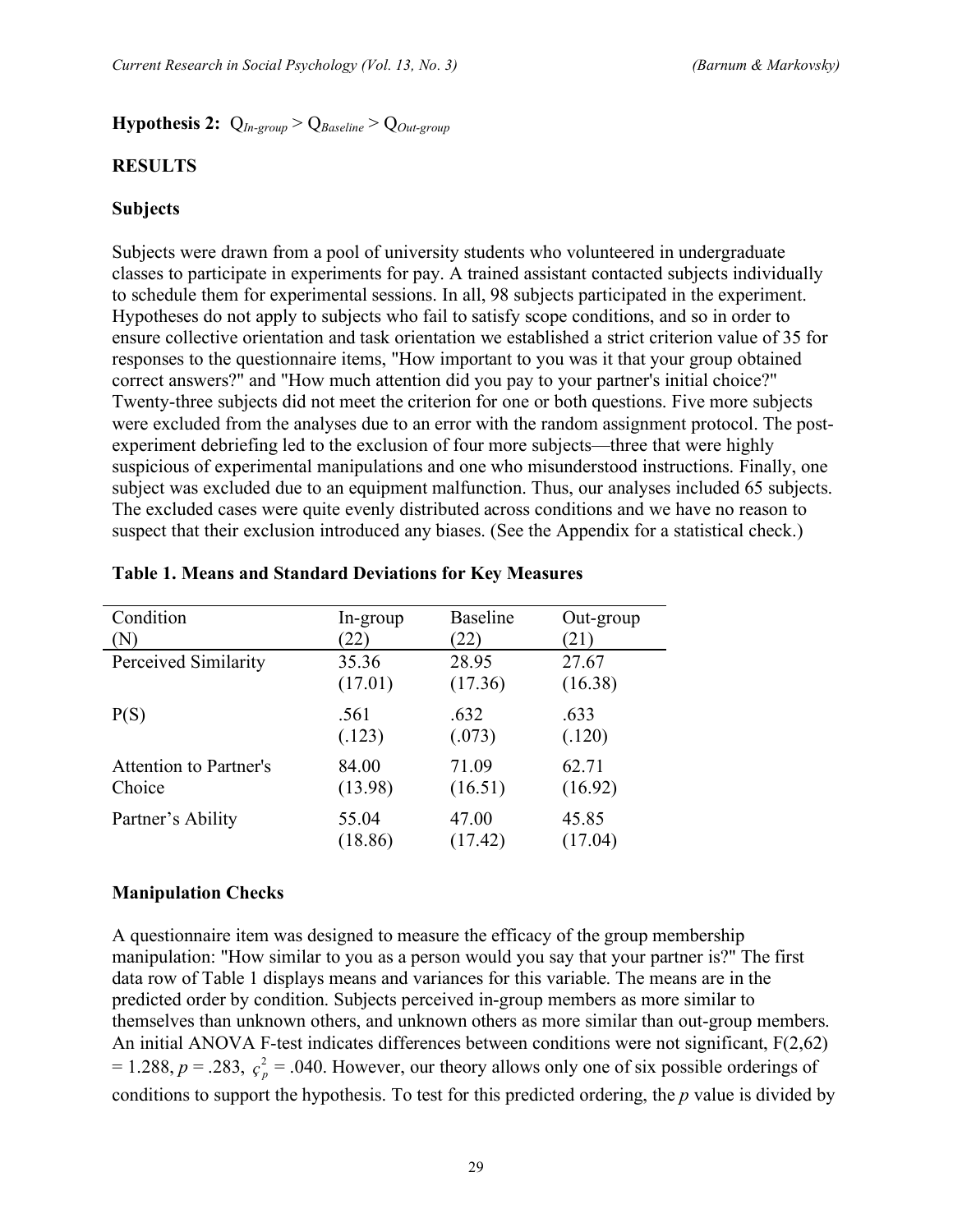the number of possible orderings, giving the probability of obtaining the observed ordering of conditions by chance alone. By this so-called "one-sixth tail test" (Howell 1998:155; Wuensch 2006), the overall test does achieve significance ( $p = .283/6 = .047$ ). Planned contrasts suggest that differences in perceived similarity between the *In-group* and *Out-group* conditions were sufficiently robust.[9] However, means for the *Baseline* and *Out-group* did not differ significantly from one another. Implications for predicted influence effects are discussed below.

### **Influence Effects**

The P(S) response is the behavioral measure of influence developed for status characteristic theory's standardized experimental setting (Berger et al.1977). Higher P(S) values indicate greater resistance to the influence of the partner's communicated initial choice. Hypothesis 1 asserted that a subject is more influenced by an in-group member than by either an unknown other or by an out-group member, and that the unknown other is more influential than the outgroup member. The observed ordering of mean P(S) values in Table 1 confirmed this hypothesis. However, consistent with the non-significance of the perceived similarity measure noted above, the difference between the *Baseline* and *Out-group* conditions was negligible. We used nonparametric significance tests for P(S) data. The Kruskal-Wallis test, which tests for differences between three or more groups, was significant,  $\chi^2 = 6.025$ ,  $p = .049$ . The Mann-Whitney U test found significant differences for *In-group Partner* vs. *Out-group Partner* comparison, *z* = - 2.002,  $p = 0.045$ , and for *In-group* vs. *Baseline*,  $z = -2.210$ ,  $p = 0.027$ .[10] Consistent with the results for our manipulation check, the *Out-group* vs. *Baseline* comparison was not significant. Support for hypothesis 1 is thus only partial [11]. We interpret this finding in our Discussion and Conclusions section below.

Hypothesis 2 asserted that subjects would attend to in-group members' initial opinions more than to unknown others', and more to unknown others' initial suggestions than to out-group members'. This was tested using a post-task questionnaire item that asked subjects how much attention they paid to their partner's initial suggestion. As evident in the third data row of Table 1, the ordering of means was consistent with the hypothesis. ANOVA found a significant difference between conditions,  $F(2,62) = 9.89$ ,  $p < 0.0001$ ,  $c_p^2 = .242$ . Planned contrast tests revealed significant differences between the *In-group* vs. *Baseline,* t(62) = 2.704, *p =* .005, and *Baseline* vs. *Outgroup* conditions,  $t(62) = 1.734$ ,  $p = 0.044$ . Additionally, hypothesis 2 asserted that subjects would perceive in-group partners as more able than unknown others, and unknown others as more able than out-group members. This was tested using the using the questionnaire item that asked subjects for their assessments of their partners' contrast sensitivity ability. The ordering of the fourth row of Table 1 is consistent with this prediction, but, ANOVA found no significant differences between conditions,  $F(2,62) = 1.72$ ,  $p = 187$ . However, because the theory does not actually make predictions for baseline conditions, we conducted further analysis with a *t*-test comparing the in-group to the out-group condition. This test was significant  $t(62) = 1.67$ ,  $p =$ .047 (one-tailed).

### **DISCUSSION AND CONCLUSIONS**

Status characteristics theory and self categorization theory account successfully for influence patterns in task group settings, however they take different explanatory routes. Self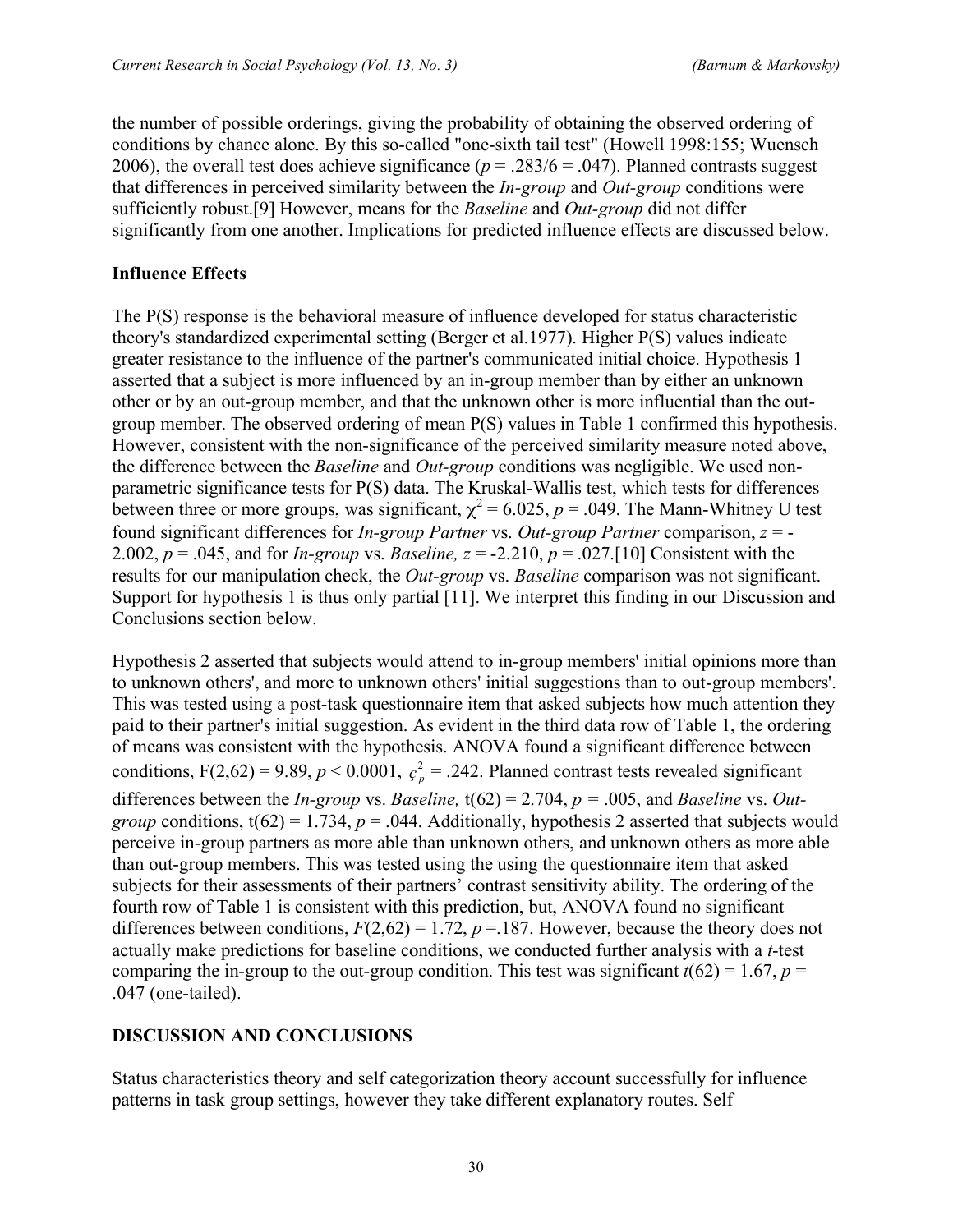categorization theory focuses on disagreements with in-group members, status characteristics theory on performance expectations. Integrating elements of both theories opens an array of potential new applications without subverting either theory's basic assumptions.

We tested our theoretical integration in a standardized experimental setting. The results supported a key derivation, demonstrating that the integration accounts for phenomena that neither theory alone addresses. Specifically, we observed that group membership affected social influence in the predicted fashion: Subjects were influenced more by in-group members than by out-group members. However, we did not observe a predicted disidentification effect by which out-group members would have been less influential than unknown others. These conclusions were substantiated by our questionnaire results. Subjects partnered with in-group members paid more attention to partners' suggestions than subjects in the other conditions, but differences between the *Out-group* and *Baseline* conditions were not significant.

It would be premature to alter the theory until we can be more certain that the anomalous result is not an artifact of our experimental context, especially given that the group membership manipulation was not extremely robust. It is possible that the manipulation creating the various distinctions among conditions needs to be strengthened in order to create greater salience for subjects. Alternatively, the manipulation check simply may not have been sensitive enough to detect the effects of the manipulation. In fact, research on self categorization theory typically uses a much more elaborate set of queries (see Mullin and Hogg 1998; Grieve and Hogg 1999; Hogg 1992; Hogg and Sunderland 1991).

If the anomaly stems from weakness in the group membership manipulation, then it is possible that a more realistic roll-call procedure using audio and video devices could produce effects. Switching from a between-subjects to a within-subjects design is another way to heighten the salience of group membership, i.e., each subject experiences at least one in-group partner *and* at least one out-group partner, thereby heightening the contrast between conditions. Some of our results do point to possible disidentification effects, such as the ordering of the means for the "attention paid to partner" item of the questionnaire. An important question for future examination is whether increased group salience will magnify this tendency.

The group status typification state is another issue that should be investigated further in order to examine the potential utility of this concept. Such research ought to attempt to observe status typification states more directly using specific questions about partners as sources of information. Then if the phenomenon is found to exist, efforts must be made to see exactly how it is linked to task outcomes. Such an analysis, in conjunction with the graph-theoretic modeling used in status characteristics theory, would allow formal visualizations of the impact of group membership on status expectations and influence. Empirically informed theoretic structures would enable us to investigate the relative strength of the group membership effect in comparison to status characteristics, and to determine what this strength means in terms of influence calculations. In turn, this knowledge could be used to develop intervention strategies to attenuate the status disadvantages some actors must face due to group membership. For example, in a classroom setting, group membership could be used to counteract the interaction disadvantages that poorer students face (Ridgeway 1982). Knowing group membership's strength and whether it combines additively with status or whether it tends to cancel it out could be used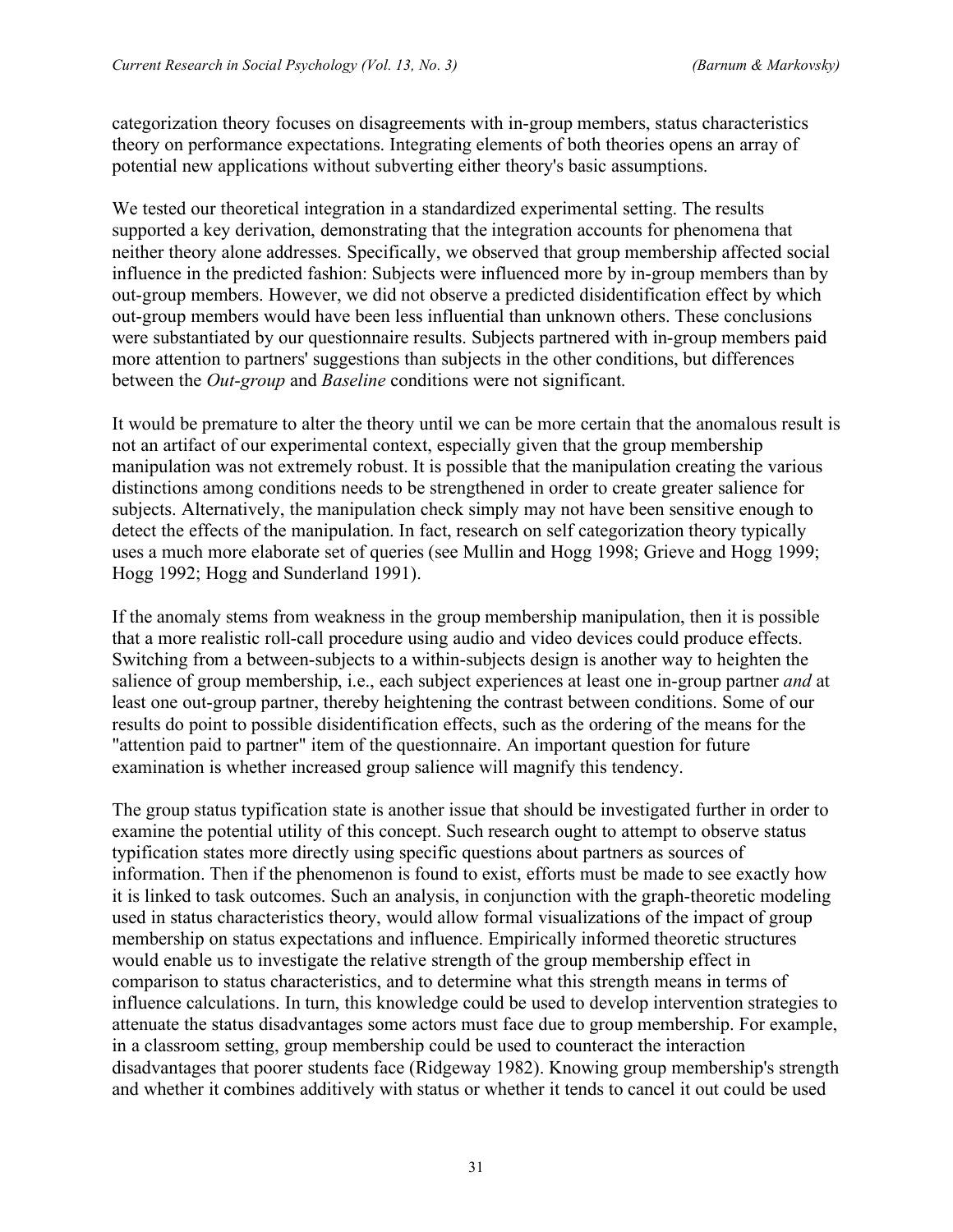to create "minimal groups" that would serve to offset the status effects. The theory and findings from the present work are a crucial step in this direction.

# **ENDNOTES**

[1] For examples, see Berger and Zelditch (2002), Burke, Owens, Serpe and Thoits (2003), Friedkin (1998), McClelland and Fararo (2006), Molm (1997), Willer (1999).

[2] See Tajfel (1974, 1978, 1982); Tajfel and Turner (1979, 1986); Turner (1982); Turner, Hogg, Oakes, Reicher and Wetherell (1987).

[3] See Berger, Cohen and Zelditch (1972), Berger, Fisek, Norman and Zelditch (1977), Berger and Zelditch (1985), Berger, Norman and Balkwell (1992), Webster and Foschi (1988).

[4] See Turner (1991); Hogg and Turner (1987a,b); Abrams, Cochrane, Hogg and Turner (1986); van Kippenberg and Wilke (1992); Abrams et al. (1986); Kalkhoff and Barnum (2000).

[5] Most of self categorization theory is highly informal, however Barnum (1997) has formalized key elements of social identity theory.

[6] The computer program used in this setting was developed by Troyer (1997). Detailed information on the experimental procedures is available from the first author.

[7] The experimental instructions were used to make subjects aware of the existence of two different groups in Condition 1,(in-group partner). The computer presented the following statement to the participants: "We have two *groups* of people here today, one group who prefers the paintings by Klee and one group who prefers the paintings by Kandinsky." Subjects were assigned partners knowing he could either be an in-group member or an out-group member.

[8] A common variant has subjects judging which of two rectangles has more of a particular color.

[9] The *In-group/Out-group* contrast on the raw data yielded t(62) = 1.49, 1-tailed  $p = .07$ . Some outliers were evident upon inspection of the overall distribution of responses. After dropping the highest two responses and the lowest two responses from each condition, the contrast test yielded  $t(50) = 1.79$ , 1-tailed  $p = 0.04$ . We were satisfied in the strength of the effect for purposes of a manipulation check.

[10] These results were corroborated in an ANOVA. Results indicate that the overall differences between conditions are significant:  $F = 3.81$ ,  $p = 0.048$  (2, 62 df.). When rank order is considered, *p* drops to 0.024 (ANOVA  $p = 0.048 \times 0.50$ ). A planned contrast test between the in-group condition and the out-group condition was significant  $t(62) = -2.191$ ,  $p = 0.016$  (one tailed test), as was a test between the in-group and the baseline  $t(62) = 2.17$ ,  $p = .017$  (one tailed test). However, a non-orthogonal contrast between the out-group and baseline was not significant *t*(62)  $= .046, p = .963.$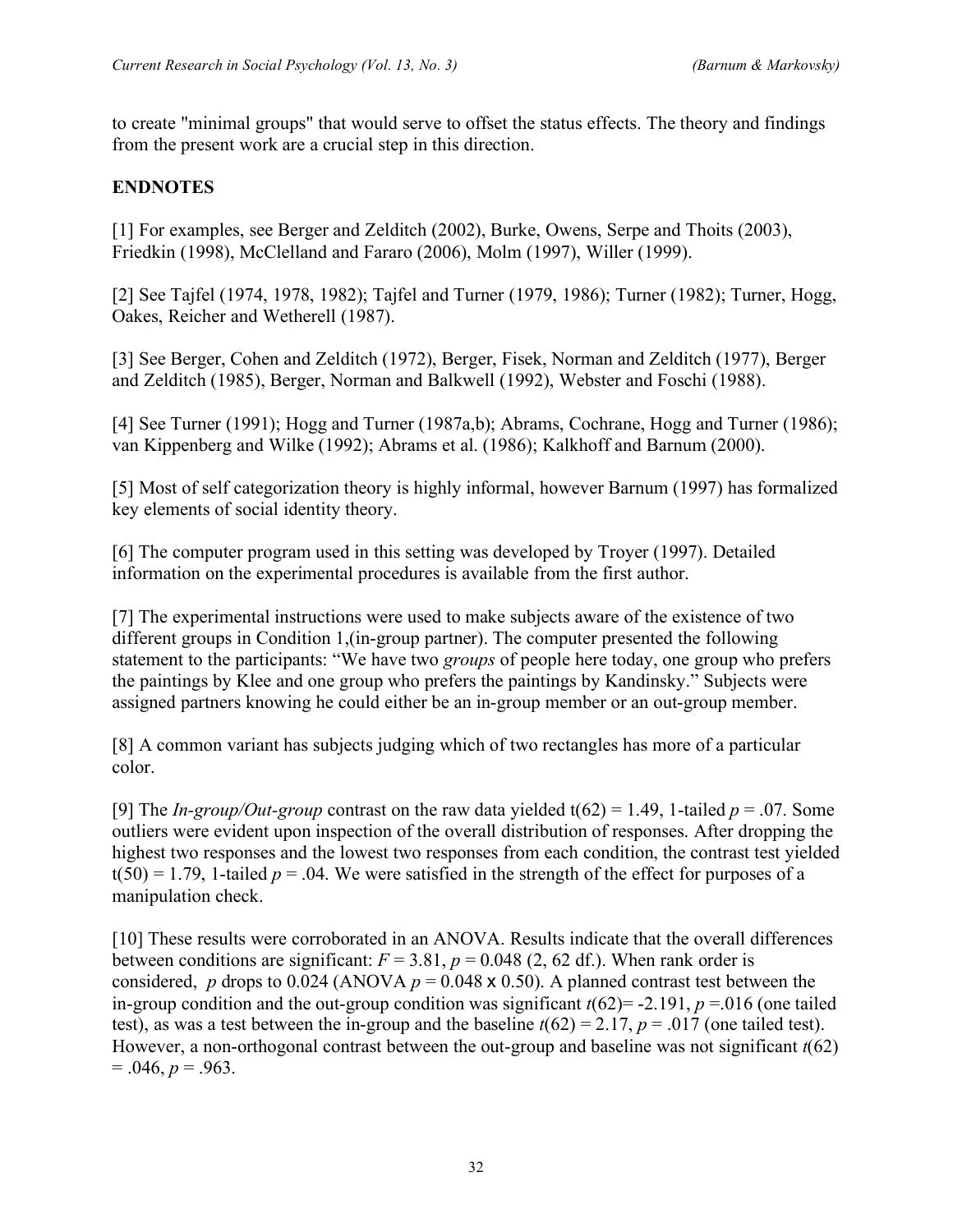[11] We estimated a linear equation to test the effect of expectations on P(S), from a preliminary graph-theoretic structure. In this model, the focal actor (P) would develop the positive state of a BIP when interacting with an out-group member and the negative state of a BIP when working with an in-group member. A BIP would not develop in baseline conditions. P's expectation advantage values are -.38534 in the in-group condition, .38534 in the out-group condition and 0 in the baseline condition. The regression coefficient  $q = 0.09431$ ,  $se = 0.0423$ ,  $t(61) = 2.22$ ,  $p <$ .01 one-tailed test. This test does not provide a definitive assessment of the theorized BIP mechanism, but the results are consistent with it. We would like to thank an anonymous reviewer for this suggestion.

[12] As Kalkhoff (2002) points out, one problem with this approach is that the standard errors in the OLS equation will not be consistent. Following Kalkhoff (2002), we corrected this problem using a SAS/STAT macro that incorporates Greene's (1981) formula for the correct variancecovariance matrix of OLS estimates.

### **REFERENCES**

Abrams D., Wetherell M., Cochrane S., Hogg M. A., and J. C. Turner 1986. "Knowing What You Think By Knowing Who You Are: A Social Identity Approach to Norm Formation, Conformity and Group Polarization." Unpublished Manuscript.

Balkwell James W. 1991. "From Expectations to Behavior: An Improved Postulate for Expectation States Theory." American Sociological Review 56:355-69.

Barnum, Christopher C. 1997. "A Reformulated Social Identity Theory." Pp. 29-57. In Markovsky, Barry, Michael Lovaglia, Lisa Troyer and Edward Lawler (Eds.) Advances in Group Processes. JAI Press.

Berger, Joseph and Morris Zelditch Jr. (Eds.). 2002. New Directions in Sociological Theory: The Growth of Contemporary Theories. Rowen and Littlefield.

Berger, Joseph, Bernard P. Cohen, Morris Zelditch Jr. 1972. "Status Characteristics and Social Interaction." American Sociological Review 37: 241 - 255.

Berger, Joseph, M. Hamit Fisek, Robert Z. Norman, 1977. Status Characteristics and Social Interaction: An Expectation States Approach. Elsevier.

Berger, Joseph, R. Z. Norman and J. Balkwell 1992. "Status Inconsistency in Task Situations: A Test of Four Status Processing Principles." American Sociological Review. 57: 843 - 855.

Berger, Joseph and M. Zelditch Jr. (Eds.). 1985. Status Rewards and Influence. Jossey-Bass.

Burke, Peter J., Timothy J. Owens, Richard T. Serpe and Peggy A. Thoits (Eds.). 2003. Advances in Identity Theory and Research. Springer.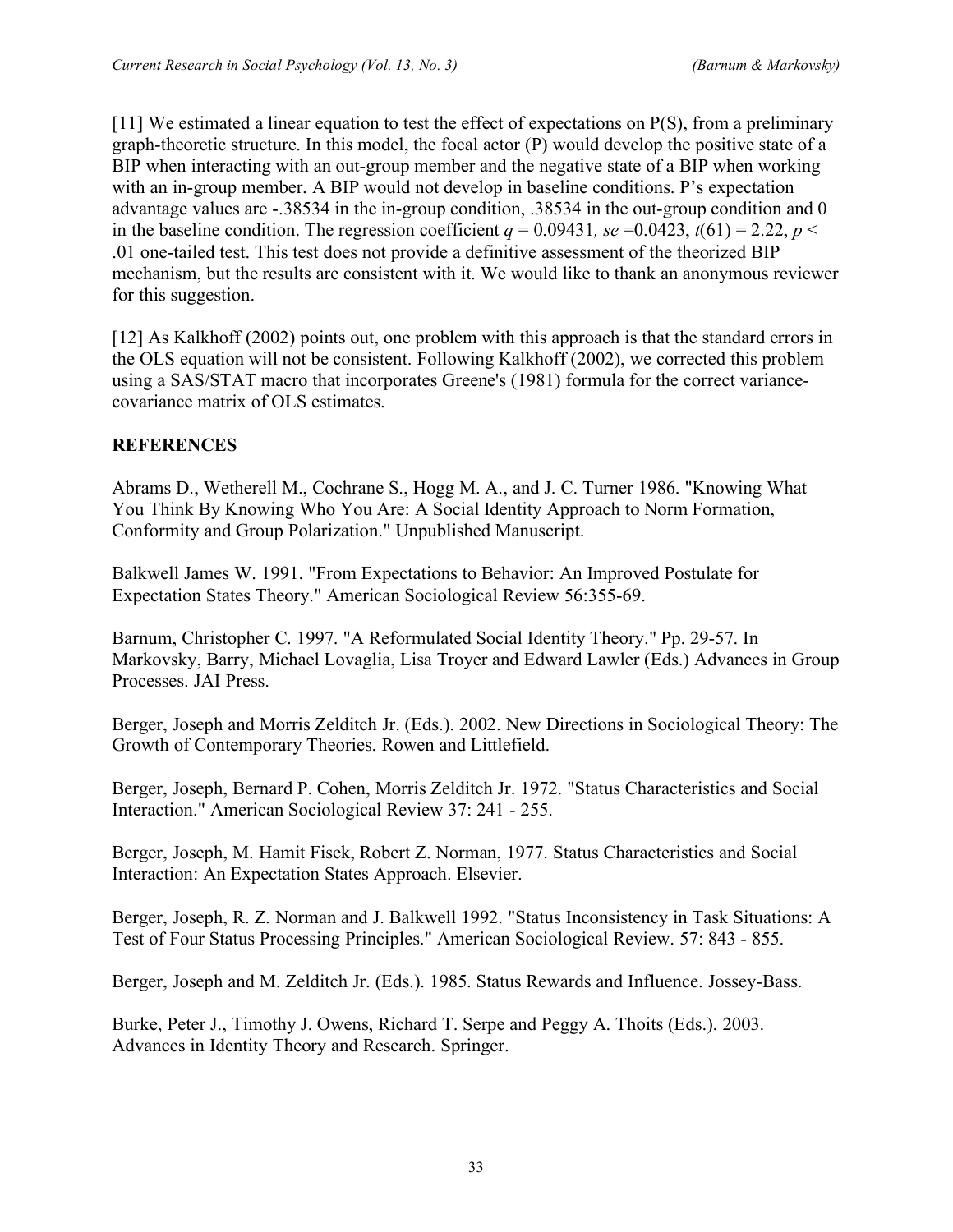David, B. and Turner, J. C. 1996 "Studies in self-categorization and minority conversion: Is being a member of the outgroup an advantage?" British Journal of Social Psychology, 35, 179- 199.

David, B. and Turner, J. C . 2001 "Majority and minority influence: A single-process selfcategorization model." In C. de Dreu & N. K. De Vriess (Ed.s), Group consensus and minority influence: Implications for innovation. Oxford: Blackwell.

Festinger L. 1954. A Theory of Social Comparison Processes. Human Relations 7:117-40.

Fisek M., J. Berger, and R.Z. Norman 1991. "Participation in Heterogeneous Groups: A Theoretical Integration." American Journal of Sociology 97:114-42.

Friedkin, Noah E. 1998. A Structural Theory of Social Influence. Cambridge.

Green, William. 1981. "Sample Selection Bias as Specification Error: Comment." Econometrica 47:153-61.

Grieve, P.G. and M.A. Hogg. 1999. Subjective Uncertainty and Intergroup Discrimination in the Minimal Group Situation. Personality and Social Psychology Bulletin 25:926-40.

Hogg, Michael A. 2001. "A Social Identify Theory of Leadership." Personality and Social Psychology Review 5:184-200.

Hogg, Michael A. 1990. "Social Motivation, Self Esteem and Social Identity." In D. Abrams and M. A. Hogg (eds.), Social Identity Theory: Constructive and Critical Advances. Harvester.

Hogg, Michael A. 1992. "The Social Psychology of Group Cohesiveness: From Attraction to Social Identity. Harvester Wheatsheaf.

Hogg, Michael A. 1993. "Toward a Single Process Uncertainty Reduction Model of Social Motivation in Groups." In M. A. Hogg and D. Abrams (eds.) Group Motivation: Social Psychological Perspectives. Harvester.

Hogg, Michael A. 1999. Social Identity and Social Cognition. Blackwell.

Hogg, Michael A., K.S. Fielding, D. Johnson, B. Masser, E. Russell and A. Svensson. 2006. "Demographic Category Membership and Leadership in Small Groups: A Social Identity Analysis." The Leadership Quarterly 17:335-50.

Hogg, Michael A., and P. Grieve 1999. Social Identity Theory and the Crisis of Confidence in Social Psychology: A Commentary and Some Research on Uncertainty Reduction. Asian Journal of Social Psychology 2:79-93.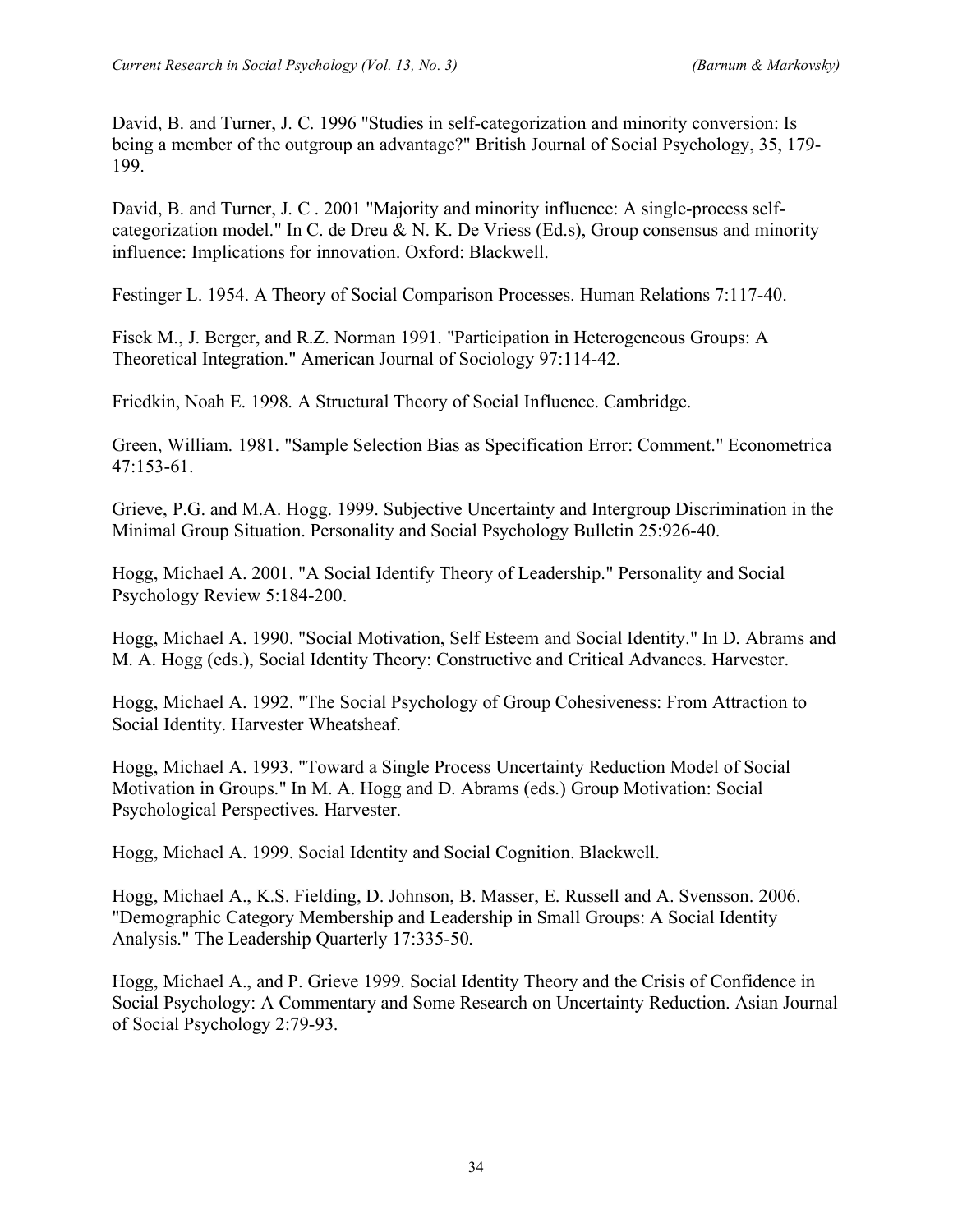Hogg, Michael A., and B. A. Mullin 1999. "Joining Groups to Reduce Uncertainty: Subjective Uncertainty Reduction and Group Identification." In D. Abrams and M. A. Hogg (Eds.) Social Identity and Social Cognition. Blackwell.

Hogg, Michael. A., and J. Sunderland 1991. "Self Esteem and Intergroup Discrimination in the Minimal Group Paradigm." British Journal of Social Psychology 30:151-62.

Hogg, Michael A., and J.C. Turner 1987a. "Social Identity and Conformity: A Theory of Referent Informational Influence." In W. Doise and S. Moscovici (Eds.), Current Issues in European Social Psychology. Vol. 2. Cambridge University Press.

Hogg, Michael A., and J.C. Turner . 1987b. "Intergroup Behavior, Self Stereotyping and the Salience of Social Categories." British Journal of Social Psychology 26:325-40.

Hogg, Michael A., J. C. Turner, C. Nascimento-Schulze and D. Spriggs 1986. "Social Categorization, Intergroup Behavior and Self Esteem: Two Experiments." Revista De Psicologia Social 1:23-37.

Hogg, Michae A., and D. van Kippenberg. 2003. "Social Identity and Leadership Processes in Groups." In M.P. Zanna (Ed.), Advances in Experimental Social Psychology 35:1-52. Academic Press.

Howell, David C. 1998. Statistical Methods for Psychology (4<sup>th</sup> Edition). Brooks/Cole.

Kalkhoff, Will. 2002. "Collective Validation in Multi-Actor Task Settings: Extending the Berger Et al. Theory of Legitimation." Unpublished Ph.D. Dissertation. Department of Sociology. The University of Iowa.

Kalkhoff, Will and C. Barnum. 2000. The Effects of Status Organizing and Social Identity Processes on Patterns of Social Influence. Social Psychology Quarterly 63:95-116.

Lawler, Edward, Cecilia Ridgeway and Barry Markovsky. 1993. "Structural social psychology and micro-macro linkages." Sociological Theory 11:268-90.

McClelland, Kent A., and Thomas J. Fararo (Eds.). 2006. Purpose, Meaning, And Action: Control Systems Theories in Sociology. Palgrave MacMillan.

Molm, Linda D. 1997. Coercive Power in Social Exchange. Cambridge University Press.

Moscovici, S. 1976. Social Influence and Social Change. Academic Press.

Moscovici, S. 1981. "On Social Representation." In J. P. Forgas (Ed.) Social Cognition: Perspectives on Everyday Understanding. Academic Press.

Moscovici, S. and G. Mungy 1983. "Minority Influence." In P. B. Paulis (Ed.) Basic Group Processes. Springer-Verlag.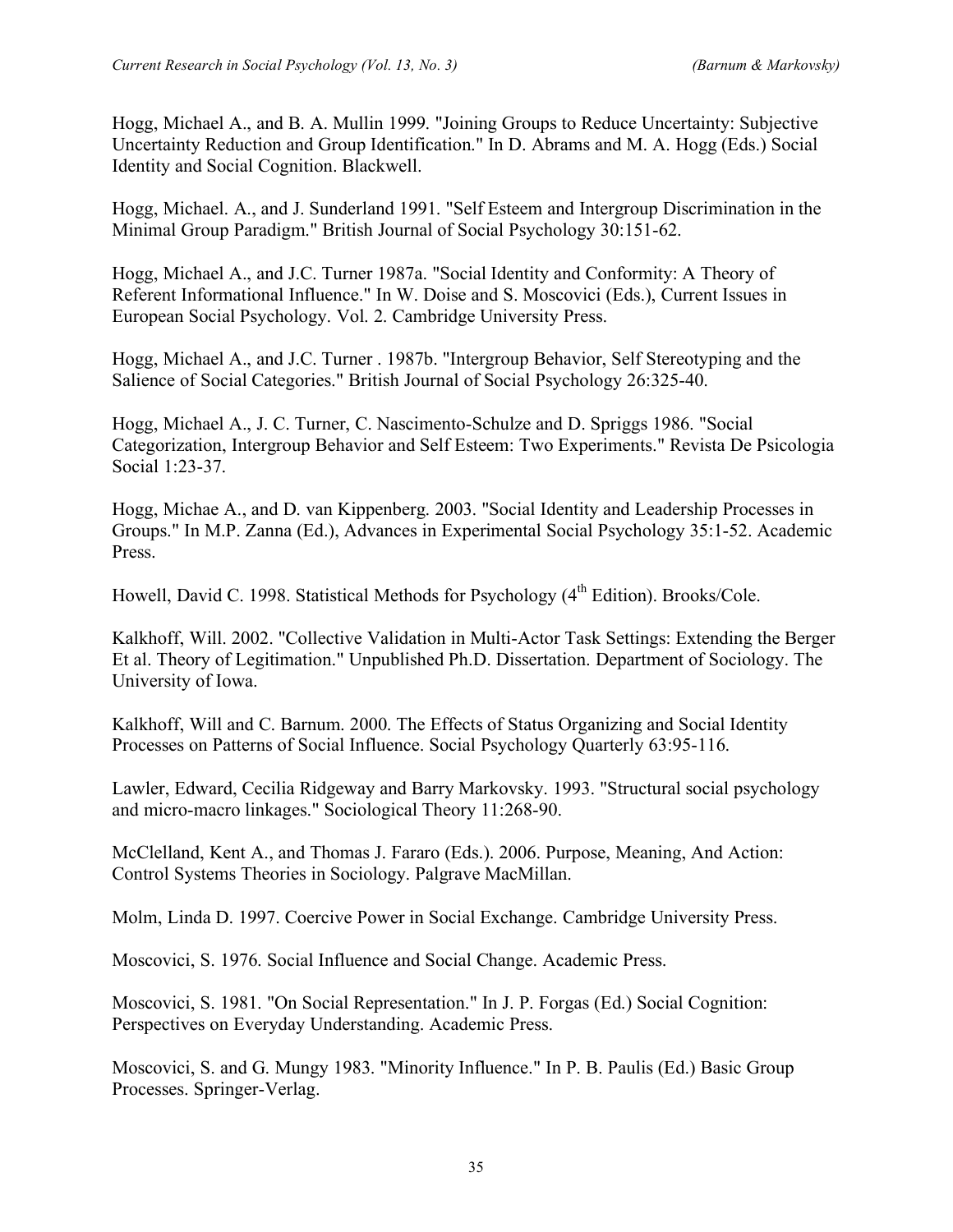Mullin, B.A., and M.A. Hogg. 1998. "Dimensions of Subjective Uncertainty in Social Identification and Minimal Intergroup Discrimination." British Journal of Social Psychology 37:345-65.

Mullin, B.A., and M.A. Hogg. 1999. Motivations for Group Membership: The Role of Subjective Importance and Uncertainty Reduction. Basic and Applied Psychology. 21: 91-102.

Oakes, Penelope J. and J. C. Turner 1980. "Social Categorization and Intergroup Behavior: Does Minimal Intergroup Discrimination Make Social Identity More Positive?" European Journal of Social Psychology 10:295-301.

Oldmeadow, Julian A., M. Platow, M. Foddy and D. Anderson. 2003. "Self Categorization, Status and Social Influence." Social Psychology Quarterly 67:138-52.

Ridgeway, Cecilia. 1982. "Status in Groups: The Importance of Motivation." American Sociological Review 47:76-88.

Skvoretz John and T.J. Fararo. 1996. "Status and Participation in Task Groups: A Dynamic Network Model." American Journal of Sociology 101:1366-414.

Suls J.M., and R.L. Miller. 1977. Social Comparison Processes. Hemisphere.

Suls J.M. and T.A. Wills. 1991. Social Comparison: Contemporary Theory and Research. Lawrence Erlbaum.

Suls J.M. and T.A. Wills. 1969a. "Cognitive Aspects of Prejudice." Journal of Social Issues 25:79-97.

Suls J.M. and T.A. Wills. 1969b. "Social and Cultural Factors in Perception." In G. Lindzey and E. Aronson (Eds.) Handbook of Social Psychology. Vol. 3. Addison-Wesley.

Suls J.M. and T.A. Wills. 1970. "Experiments in Intergroup Discrimination." Scientific American 223:96-102.

Suls J.M. and T.A. Wills. 1974. "Social Identity and Inter-group Behavior." Social Science Information 13:65-93.

Suls J.M. and T.A. Wills. 1978. Differentiation Between Social Groups. Academic Press.

Suls J.M. and T.A. Wills. 1982. Social Identity and Inter-group Relations. Cambridge University Press.

Tajfel, Henri, M. Billig, R. P. Bundy and C Flament 1971. "Social Categorization and Intergroup Behavior." European Journal of Social Psychology 1:149-77.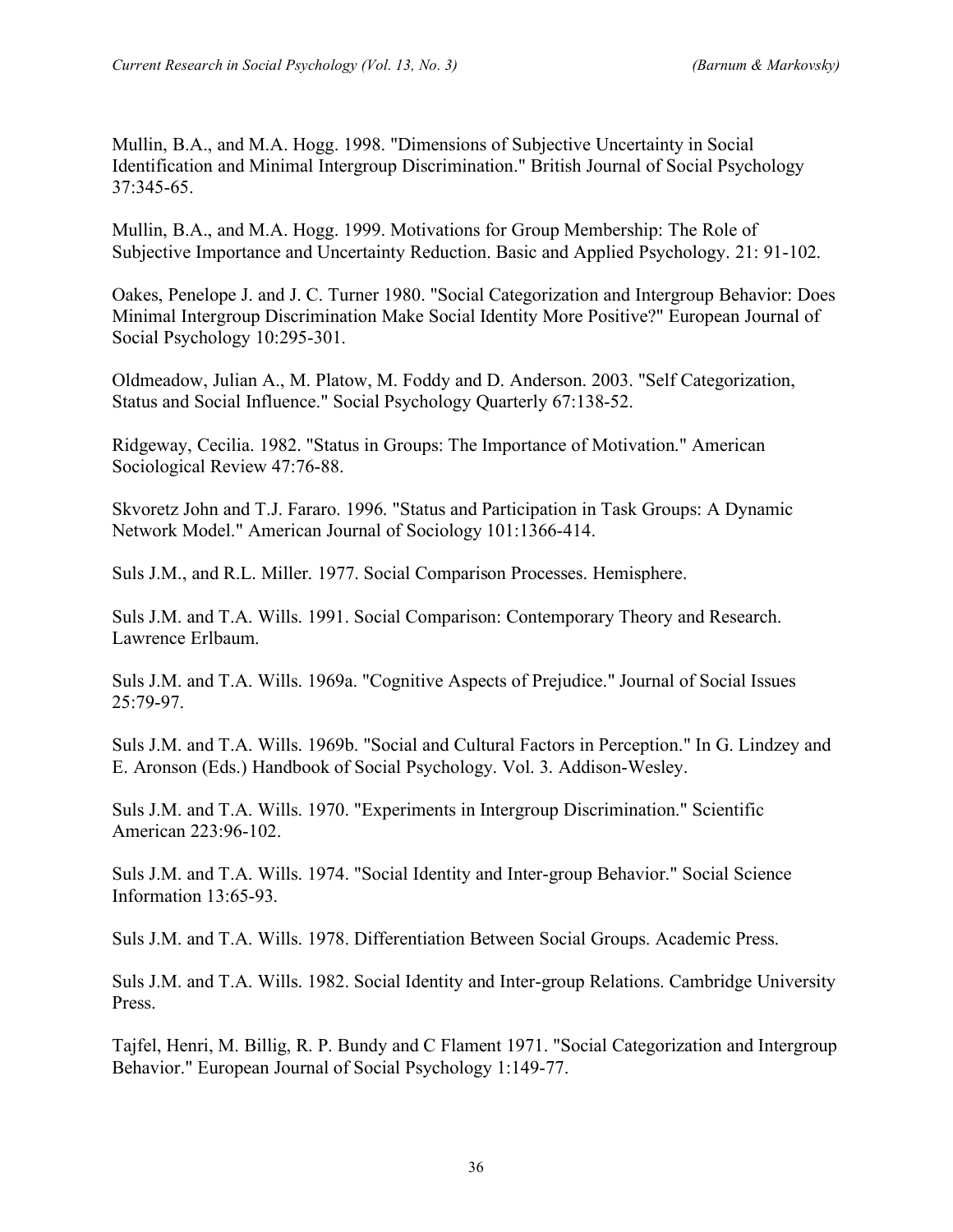Tajfel, Henri and J. C. Turner 1979. "An Integrative Theory of Group Conflict." In W. G. Austin and S. Worchel (Eds.) The Psychology of Intergroup Relations. Brooks/Cole.

Tajfel, Henri and J. C. Turner 1986. "The Social Identity Theory of Inter-group Behavior." In S. Worchel (ed.), Psychology of Intergroup Relations. Nelson-Hall.

Troyer, Lisa. 1997. MacSES v. 4. 1. Software for implementing the protocol of the standardized experimental setting via remote terminals. Unpublished.

Turner, John C. 1985. "Social Categorization and the Self Concept: A Social Cognitive Theory of Group Behavior." In E. Lawler (Ed.), Advances in Group Process: Theory and Research. Vol. 2. JAI Press.

Turner, John C. 1991. Social Influence. Open University Press.

Turner, John C., M.A. Hogg, P.J. Oakes, S.D. Reicher and M. Wetherell 1987. Rediscovering the Social Group: A Self Categorization Theory. Blackwell.

van Kippenberg D., and H. Wilke. 1992. Prototypicality of Arguments and Conformity to Ingroup Norms. European Journal of social Psychology 22:695-701.

Webster, Murray J. and M. Foschi (Eds.). 1988. Status Generalization. Stanford University Press.

Webster, Murray J., and S.J. Hysom. 1998. "Creating Status Characteristics." American Sociological Review 63:351-78.

Willer, David. 1999. Network Exchange Theory. Greenwood.

Wuensch, Karl. 2006. "Common Univariate and Bivariate Applications of the Chi-square Distribution." Unpublished paper available at http://core.ecu.edu/psyc/wuenschk/docs30/Chisquare.doc

### **APPENDIX**

Of the 21 subjects excluded for violations of scope conditions, seven were in the *In-group Partner* condition, six in the *Baseline* condition and eight in the *Out-group Partner* condition. Heckman (1979) argued that sample selection bias can occur when the statistical error component of the sample selection process is correlated with the error component of the statistical equations used to analyze the data. When these components are correlated, ordinary least squares estimates are inconsistent and biased. This may affect OLS estimators in laboratory settings where exclusion is conditional on a set of scope conditions.

Heckman's (1979) method for identifying and correcting sample bias is applicable in our case. It first applies a probit model to assess the effects of inclusion vs. exclusion (coded 1 and 0, respectively) on the two scope condition questionnaire items. Then the dependent variable, P(S),